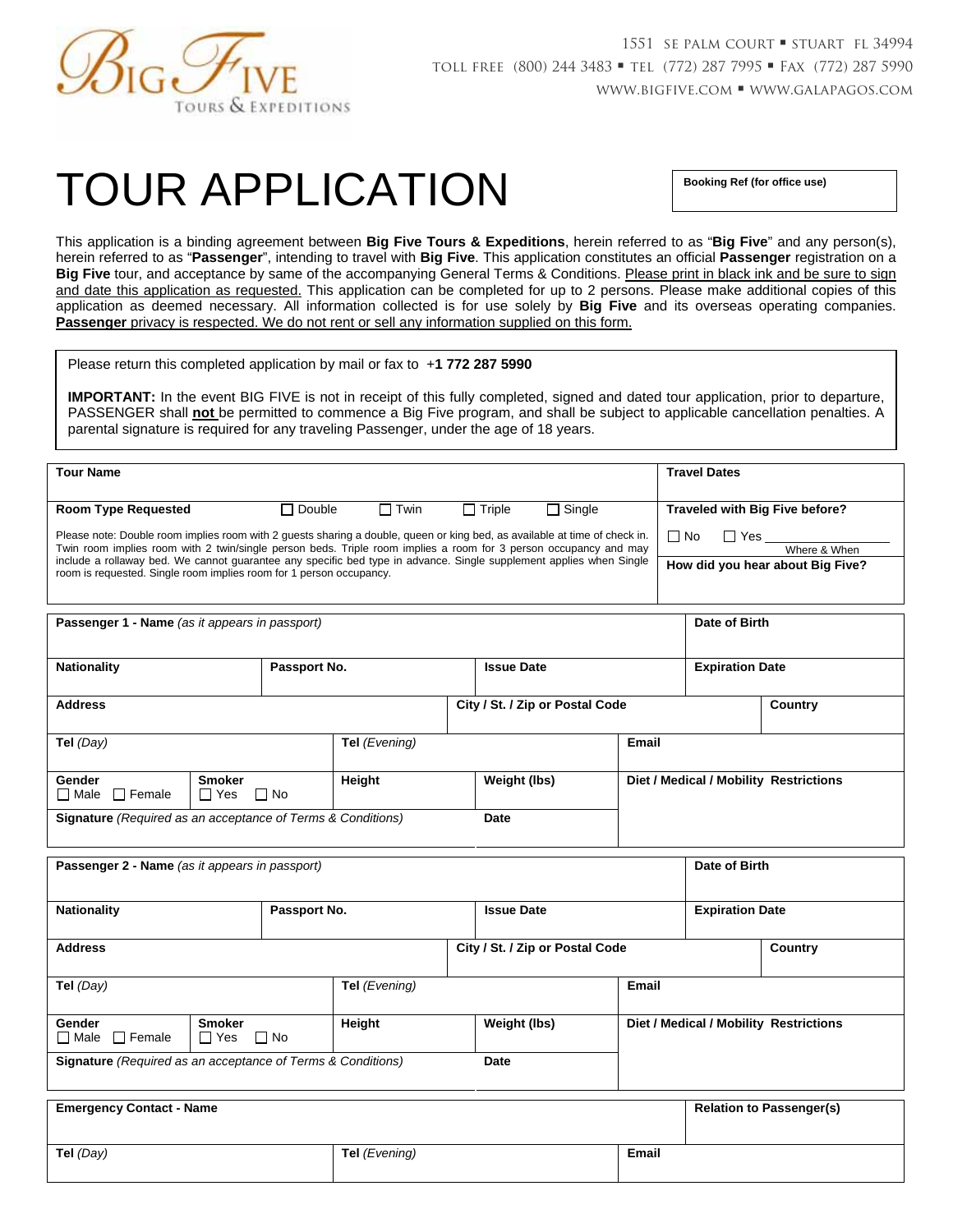## **GENERAL TERMS AND CONDITIONS**

**TOUR DEPOSIT & FINAL PAYMENT TERMS** These terms apply to independent tours or brochure programs. Group tours have separate deposit terms, which are tour specific.

To confirm a reservation with BIG FIVE TOURS & EXPEDITIONS (hereby referred to BIG FIVE), a tour deposit is required at time of reservations, as follows

| <b>Destination/Programs</b>                                                                                                                                                                                                                                                                                              | <b>Deposit Due</b><br>Per Person                                                    |  |  |
|--------------------------------------------------------------------------------------------------------------------------------------------------------------------------------------------------------------------------------------------------------------------------------------------------------------------------|-------------------------------------------------------------------------------------|--|--|
| Egypt: Ethiopia;<br>Morocco; Asia, The<br>Orient: South Pacific:<br>most of South & Central<br>America except<br>Galapagos                                                                                                                                                                                               | \$500                                                                               |  |  |
| Any tour with Galapagos                                                                                                                                                                                                                                                                                                  | \$1000                                                                              |  |  |
| Antarctica & The Arctic                                                                                                                                                                                                                                                                                                  | \$1500                                                                              |  |  |
| Belize; Patagonia<br><b>Expeditions with</b><br>Mare/Via Australis or<br>Explora Hotels;<br>Orient Express Hotels,<br>Trains & Cruise<br>programs; Kenya;<br>Tanzania; South Africa;<br>Botswana: Namibia:<br>Zambia, Zimbabwe;<br>Mozambique; Malawi;<br>Indian Ocean Islands<br>(Madagascar; Mauritius;<br>Seychelles) | 25% of land cost                                                                    |  |  |
| Uganda & Rwanda                                                                                                                                                                                                                                                                                                          | 25% of land cost + non<br>refundable cost of any<br><b>Gorilla Tracking Permits</b> |  |  |
| Luxury Rail Journeys in<br>India                                                                                                                                                                                                                                                                                         | 30% of land cost                                                                    |  |  |
| Chile & Argentina Ski<br>packages; Sky Dancer<br>Cruises in Galapagos                                                                                                                                                                                                                                                    | 35% of land cost                                                                    |  |  |
| Carnival & New Year<br>packages in Brazil;<br>Skorpios Cruises in<br>Chilean Patagonia                                                                                                                                                                                                                                   | 50% of land cost                                                                    |  |  |

We reserve the right to request additional deposits if required by hotels and suppliers, especially for peak periods such as (but not limited to) Christmas, Easter, Thanksgiving and New Year. This will be communicated at time of confirmation of booking.

| <b>Destination/Programs</b>           | <b>Final Payment Due</b>    |  |  |
|---------------------------------------|-----------------------------|--|--|
| All except Antarctica &<br>The Arctic | 60 days before<br>departure |  |  |
| Antarctica & The Arctic               | 90 days before<br>departure |  |  |

Some internal and international airfares have advance purchase and ticketing requirements which will be communicated at time of reservation. Additional payment to cover the costs of the airline tickets will be requested in order to issue the tickets. Airline tickets carry penalties as per rules of the fare. Penalties are also imposed for any changes to the air reservations made after ticketing.

For reservations received within 60 days of commencement of travel (90 days for Antarctica & the Arctic expeditions), the entire amount is to be submitted at time of confirmation, including premiums for any trip insurance purchased through BIG FIVE. Trip insurance premiums are non refundable.

Reservations received within 30 days of departure date may be subject to a nonrefundable rush-booking fee of no less than \$50 per person to cover additional expenses incurred in expediting booking.

#### **FORMS OF PAYMENTS ACCEPTED**

Acceptable Forms of Payments: Check, American Express, Visa, or MasterCard; Bank Wire Transfer. Travelers making payments by credit card will be required to complete a Credit Card Charge Authorization Form. and shall agree not to request any charge backs on their credit card until any disputed matters are resolved with BIG FIVE. Delayed payments without advance notice may result in tour cancellation, and forfeiture of all deposits. Payments made within 21 days of tour departure must be made by certified check or credit card.

#### **CANCELLATION PENALTIES FOR TOUR LAND ARRANGEMENTS**

These terms apply only to independent tours or brochure programs. Group tours have separate cancellation penalties, which are tour specific. All cancellation requests must be made in writing. Penalties are based on number of days prior to departure and apply to the land cost.

| <b>Destination/Programs</b>                                                                                                                                                                                                                                                                                                                 | <b>Cancellation Penalty</b><br>Per Person                                                                                                                  |  |  |  |
|---------------------------------------------------------------------------------------------------------------------------------------------------------------------------------------------------------------------------------------------------------------------------------------------------------------------------------------------|------------------------------------------------------------------------------------------------------------------------------------------------------------|--|--|--|
| Egypt; Ethiopia;<br>Morocco; Asia, The<br>Orient; South Pacific;<br>most of South & Central<br>America                                                                                                                                                                                                                                      | $60+$ days<br>\$250<br>59-31 days<br>50%<br>$30-0$ days<br>100%                                                                                            |  |  |  |
| Any tour with Galapagos                                                                                                                                                                                                                                                                                                                     | 90+ days<br>\$250<br>89-60 days<br>\$1000<br>59-31 days<br>50%<br>100%<br>30-0 days                                                                        |  |  |  |
| Antarctica & The Arctic                                                                                                                                                                                                                                                                                                                     | 90+ days<br>\$500 Quark Expeditions<br>Fee + \$100 Big Five Fee<br>89-0 days<br>100%                                                                       |  |  |  |
| Belize; Patagonia<br><b>Expeditions with</b><br>Mare/Via Australis or<br>Explora Hotels;<br>Orient Express Hotels,<br>Trains & Cruise<br>programs; Uganda;<br>Rwanda; Kenya;<br>Tanzania; South Africa;<br>Botswana; Namibia;<br>Zambia; Zimbabwe;<br>Mozambique; Malawi;<br>Indian Ocean Islands<br>(Madagascar; Mauritius;<br>Seychelles) | 60+ days<br>25%<br>59-31 days<br>50%<br>$30-0$ days<br>100%<br>+ non refundable cost of<br>any Gorilla Tracking<br>Permits for Uganda &<br>Rwanda programs |  |  |  |
| Luxury Rail Journeys in<br>India                                                                                                                                                                                                                                                                                                            | $60 + days$<br>30%<br>59-31 days<br>50%<br>30-0 days<br>100%                                                                                               |  |  |  |
| Chile & Argentina Ski<br>packages; Sky Dancer<br><b>Cruises in Galapagos</b>                                                                                                                                                                                                                                                                | $60+$ days<br>35%<br>59-31 davs<br>50%<br>$30-0$ days<br>100%                                                                                              |  |  |  |
| Carnival & New Year<br>packages in Brazil;<br>Skorpios Cruises in<br>Chilean Patagonia                                                                                                                                                                                                                                                      | $60 + days$<br>50%<br>59-0 davs<br>100%                                                                                                                    |  |  |  |

We reserve the right to impose additional penalties as imposed by hotels and suppliers for peak periods such as (but not limited to) Christmas, Easter, Thanksgiving and New Year periods. This will be communicated at time of confirmation of booking.

#### **CHANGES & CANCELLATION OF AIR RESERVATIONS**

Cancellation for air reservations are subject to airline fare rules. Once airline tickets are issued, name changes, date changes, routing changes or cancellation of ticket are subject to \$50 administrative fee per ticket plus penalties assessed by airline which can include (but not limited to), ticket being non refundable and changes of any kind not permitted. We<br>strongly recommend trip cancellation strongly recommend trip cancellation insurance.

#### **REVISION FEES**

A revision fee of \$50 per person will be charged for any alteration or revision made to a confirmed reservation. This fee shall also apply once final documents have been issued. No changes are permitted whatsoever within 30 days of tour departure; any change requested during this time will be treated as a cancellation and penalties assessed and new services requested subject to availability. The tour rate will be subject to revision.

### **CLAIMS & REFUND POLICY**<br>Except for verifiable

verifiable extenuating<br>there are no refunds, circumstances, whatsoever, for any unused tour services including but not limited to accommodations, meals, internal flights or sightseeing. Any refunds for unused tour services shall be issued in the sole discretion of BIG FIVE. Any adjustment considered will be based on the actual cost of the service involved and not on a per diem basis. Any refund claims must be made in writing to BIG FIVE within 30 days of tour termination. A statement from the tour operating company must accompany all claims. BIG FIVE will not consider any request for refund received by it after 30 days of tour termination.

#### **TRIP INSURANCE**

Travel insurance is strongly recommended. Details of BIG FIVE'S plan will be sent with pre-departure information. Individuals that choose not to purchase insurance coverage will be liable for all costs in the case of cancellation, trip delays, damage or loss of emergencies, howsoever caused.

#### **TOUR APPLICATION FORM**

A Tour Application form must be fully completed, signed and submitted no later than final payment date. Correct passport names must be provided at time of reservations and on the Tour Application form. BIG FIVE will not be responsible for any errors as a result of misspelled names on these lists. Name changes are not permitted on most airlines. Name changes on air reservations will result in automatic cancellation of the existing air reservation by the airline. Rebooking will be subject to availability and new fares. Any action by the airline is entirely beyond the control of BIG FIVE. Re-issuing of tickets will be subject to airline Terms & Conditions and penalties will apply without exception. The final documents will not be issued if the Tour Application forms are not received by BIG FIVE. A signed Tour Application form is an acceptance of the tour program and rate confirmed, and also an acceptance of the tour Terms & Conditions by the traveler.

#### **TRAVEL DOCUMENTS & PASSPORT AND/OR VISA REQUIREMENTS**

Every passenger must be in possession of a current passport valid for at least six months from date of departure, round-trip airline ticket, and adequate funds for the duration of the stay. Obtaining a passport is the responsibility of each passenger. Details of any visa requirements (for US citizens only) will be given at time of reservations or with your pretrip information packet. Non U.S. citizens must consult with the appropriate consulates to determine if any visas are needed. Securing any needed visas is the responsibility of the tour participant. A pre departure information packet containing helpful general information